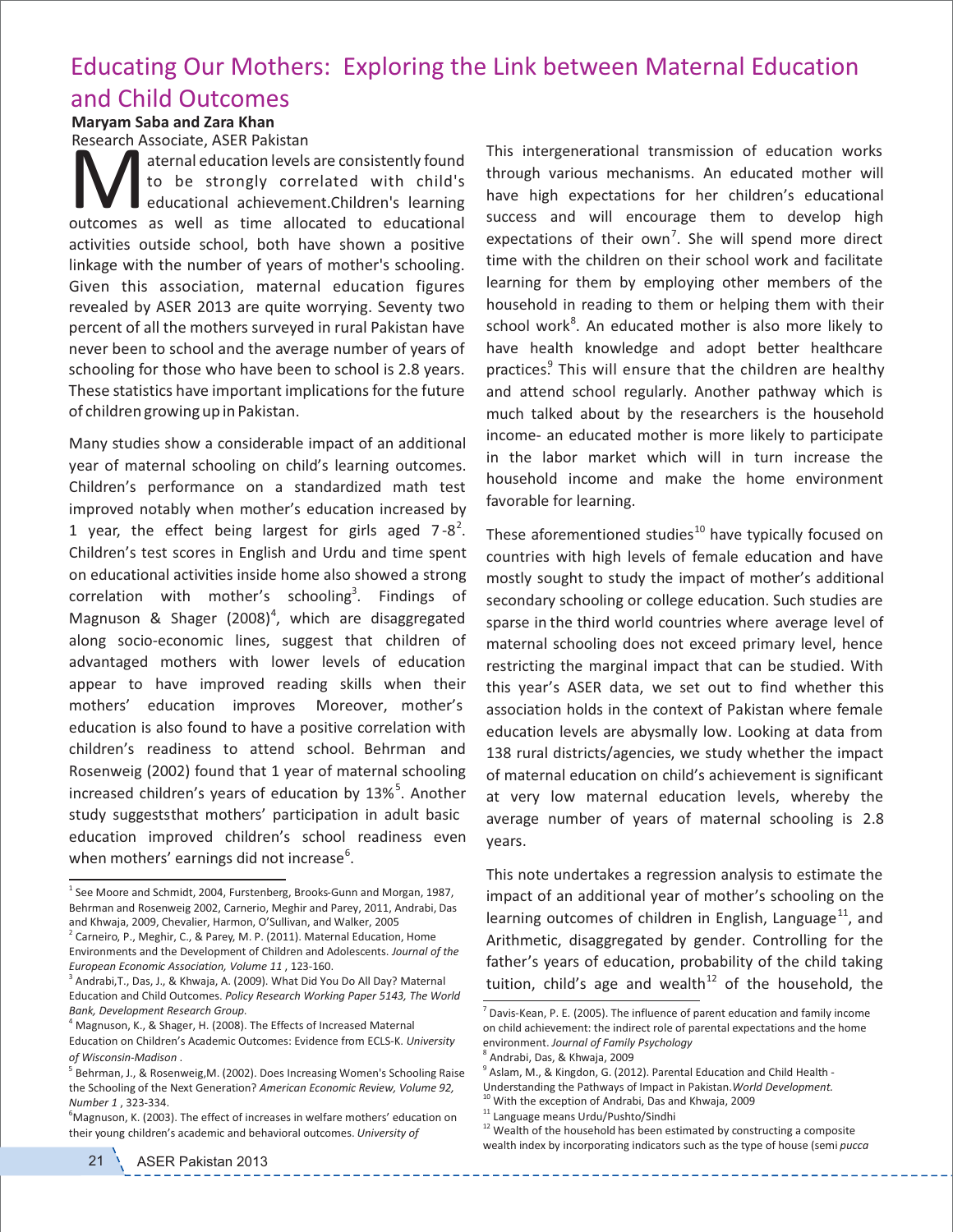note uses a probit regression model to study the effect mother's schooling has on the learning outcomes of children. Table 1 shows the dependent variables used in the analysis of each subject. This notedoes not take into account the effect of assortative mating which can be one channel through which maternal education affects child's education. Moreover, mother's access and ability have not been controlled for because of the lack of data on these indicators. This remains a potential area for further research.

## **Table 1 : Dependent Variables**

| <b>English</b><br>Level | This variable is a dummy variable equaling 1<br>for children whose competency level in<br>English, according to ASER assessment, is at<br>least 'Word' and at most 'Sentence' level.<br>whose competency level<br>Children<br>is<br>Beginner, Small Letters or Capital Letters are<br>assigned a value of 0                 |
|-------------------------|-----------------------------------------------------------------------------------------------------------------------------------------------------------------------------------------------------------------------------------------------------------------------------------------------------------------------------|
| Language                | This variable is a dummy variable equaling 1<br>for children whose competency level in<br>Language, according to ASER assessment, is<br>at least 'Sentence' and at most 'Story' level.<br>whose competency level<br>Children<br>is<br>Beginner, Letters and Words are assigned a<br>value of 0                              |
| <b>Arithmetic</b>       | This variable is a dummy variable equaling 1<br>for children whose competency level in<br>Arithmetic, according to ASER assessment, is<br>at least 'Subtraction' level and at most<br>'Division' level. Children whose competency<br>level is Beginner and Number Recognition<br>(0-9, and 10-99) are assigned a value of 0 |

Preliminary analysis on the ASER 2013 data shows that an additional year of mother's schooling<sup>13</sup> increases the probability of a child attaining advanced learning outcomes in English, Arithmetic and Language. As can be seen in Figure 1 which presents findings disaggregatedby gender, an additional year of mother's schooling increases the probability of being able to read English words and sentences by 1.18 percentage points for girls and 1.12 percentage points for boys. This difference between the effects on both genders is significant<sup>14</sup>. For language, a one year increase in mother's education increases the probability of child being able to read a sentence or story

 $13$  The independent variable here for mother's schooling is a continuous one with values ranging from 0 years of education to 20 years of education

<sup>14</sup> Wald test yielded significant results

in Urdu/Sindhi/Pashto by 0.9 percentage points for girls and 0.6 percentage points for boys, though this difference is not very significant<sup>15</sup>. The impact of mother's additional schooling year on the probability of child being able to perform subtraction or division is 0.7 percentage points for boys and 0.9 percentage points for girls but as was the case with language, this difference is not very significant. These results show that for each additional year of schooling of the mother, the probability of performing better is higher for girls.



Interestingly, the highest marginal impact on the probability of child achievementis yielded by the primary level years of maternal schooling<sup>16</sup>. Sadly, only around 7.7% of the mothers in our sample had completed primary schooling. Figure 2, which presents findings disaggregated by gender, shows that the impact of an additional year of schooling for mothers who have attained at least primary level on the probability of a child attaining advanced learning outcomes is 6.3 percentage points for English, 3.9 percentage points for Arithmetic, and 7.1 percentage points for Language<sup>17</sup>. For English, this probability of attaining advanced leaning outcomes is higher for girls, at 8.8 percentage points compared to only 4.8 percentage points for boys, a difference which is significant. For Language, the effect is 8.2 percentage points for girls and 6.2 percentage points for boys but since the difference between these two is insignificant  $^{18}$ , the effects are not very different from each other. In Arithmetic, an additional year of mother's schooling yields a 2.8 percentage point increase in the advanced arithmetic capabilities of a boy, but this effect is not significant. A

<sup>&</sup>lt;sup>15</sup> Wald test yielded insignificant results

<sup>&</sup>lt;sup>16</sup> The independent variables used for mother's schooling here represent different levels of education e.g. primary level

 $17$  All these are significant, even at 1% confidence level.

<sup>&</sup>lt;sup>18</sup> According to a Wald test